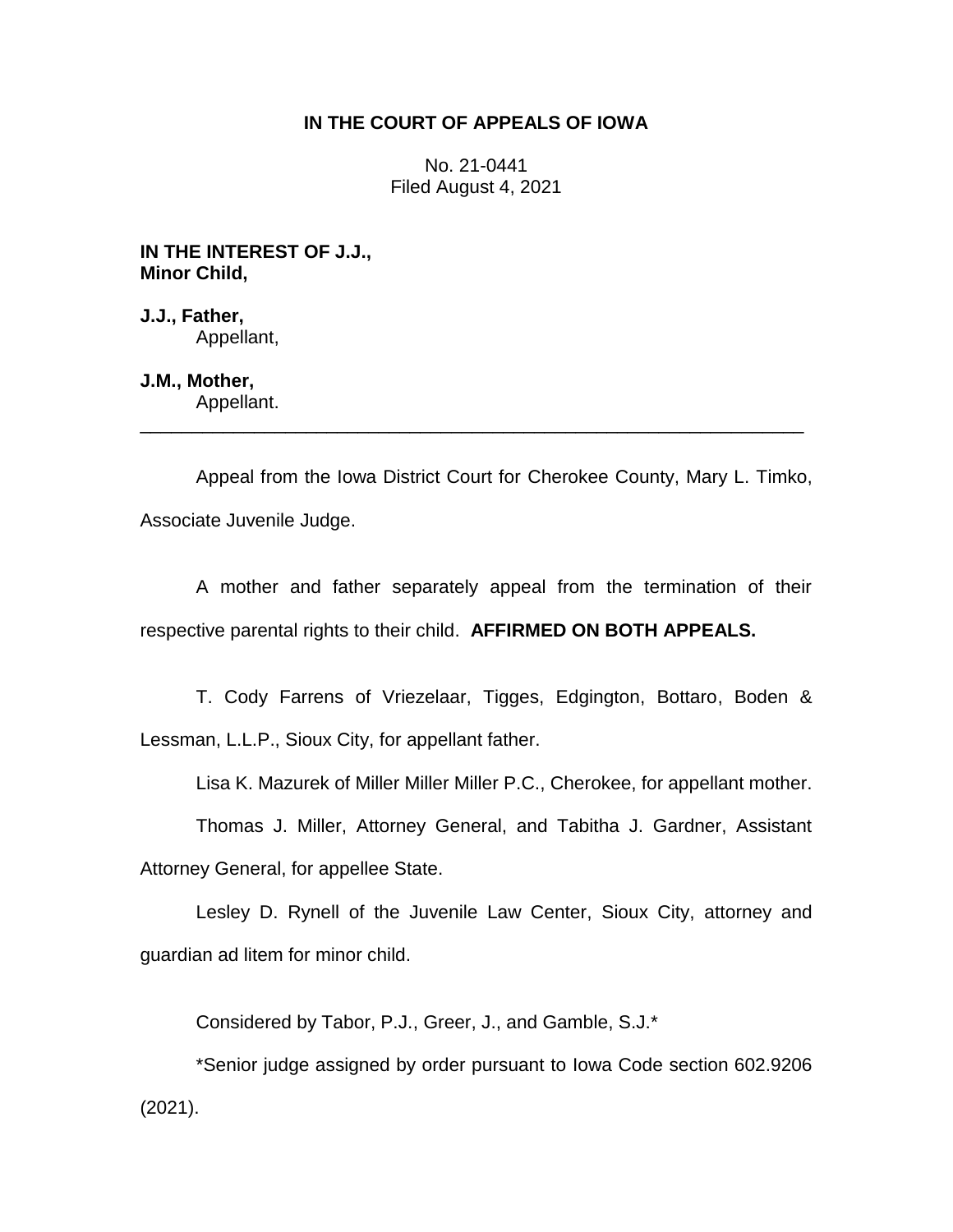## **GAMBLE, Senior Judge.**

A mother and father separately appeal from the termination of their respective parental rights to their child, J.J. On appeal, both challenge some of the statutory grounds authorizing termination and request additional time to work toward reunification. The mother also claims the Iowa Department of Human Services (DHS) failed to make reasonable efforts to facilitate reunification. And the father challenges the juvenile court's best-interest determination. We affirm as to both appeals.

We review termination proceedings de novo. *In re Z.P.*, 948 N.W.2d 518, 522 (Iowa 2020). "We will uphold an order terminating parental rights where there is clear and convincing evidence of the statutory grounds for termination. Evidence is clear and convincing when there is no serious or substantial doubt as to the correctness of the conclusions of law drawn from the evidence." *In re T.S.*, 868 N.W.2d 425, 431 (Iowa Ct. App. 2015) (citation omitted).

We generally use a three-step analysis to review the termination of a parent's rights. *In re A.S.*, 906 N.W.2d 467, 472 (Iowa 2018). We must determine: (1) whether grounds for termination have been established, (2) whether termination is in the child's best interests, and (3) whether we should exercise any of the permissive exceptions to termination. *Id.* at 472–73. "However, if a parent does not challenge a step in our analysis, we need not address it." *In re J.P.*, No. 19-1633, 2020 WL 110425, at \*1 (Iowa Ct. App. Jan. 9, 2020). Then we address any additional claims raised by the parents. *In re K.M.*, No. 19-1637, 2020 WL 110408, at \*1 (Iowa Ct. App. Jan. 9, 2020).

2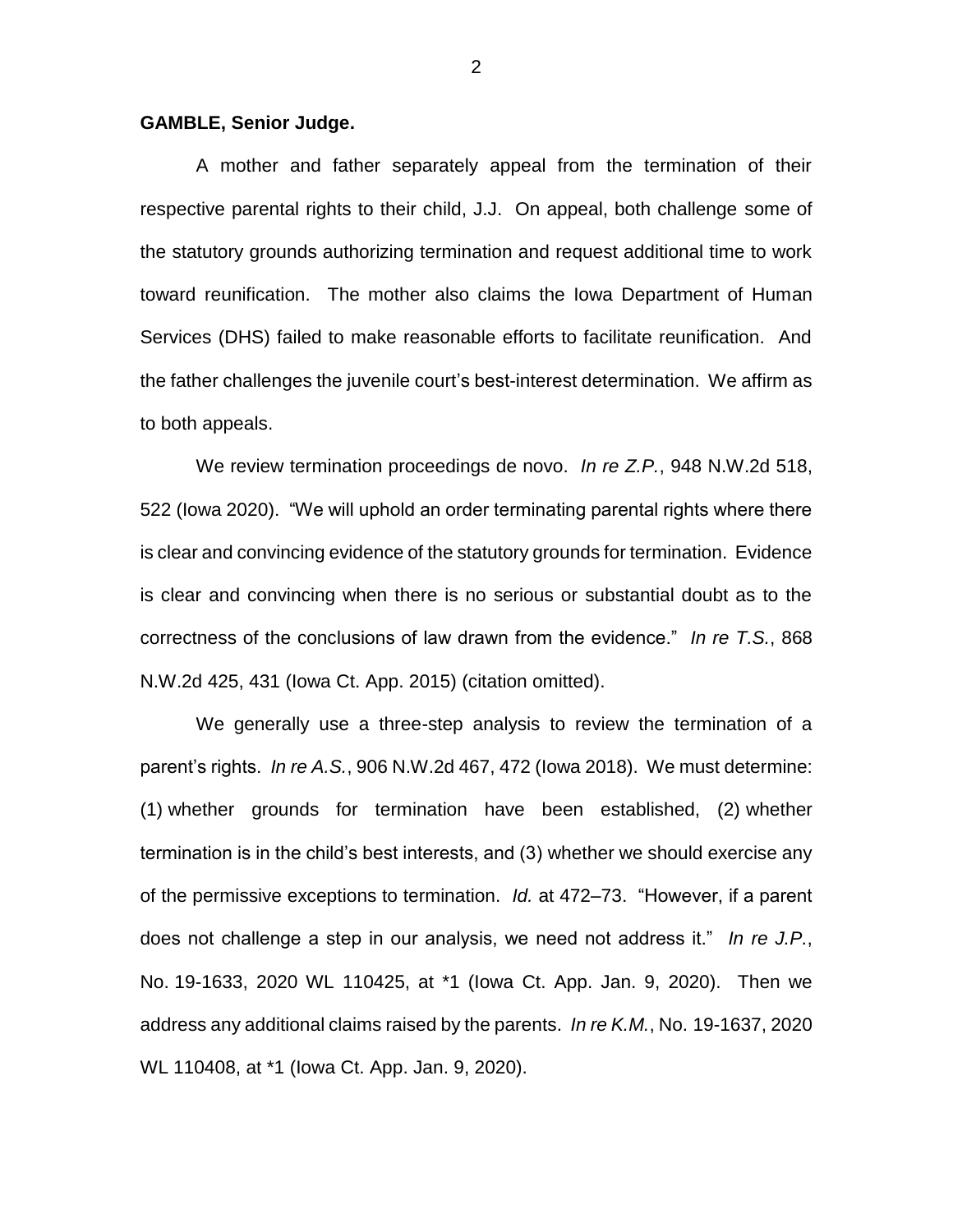Here, the juvenile court found grounds for termination under Iowa Code section 232.116(1)(d), (e), and (h) (2020). However, the parents only challenge the grounds for termination under paragraphs (d) and (e).<sup>1</sup> When the juvenile court terminates a parent's rights on multiple statutory grounds, we may affirm the termination on any one ground supported by the evidence. *In re N.S.*, No. 14- 1375, 2014 WL 5253291, at \*3 (Iowa Ct. App. Oct. 15, 2014). Because neither parent challenges the statutory grounds under paragraph (h), we affirm on that ground as to both parents. *See J.P.*, 2020 WL 110425, at \*1 ("Because the mother does not challenge the statutory grounds under paragraph (*l*), we find the statutory grounds authorizing termination satisfied under section 232.116(1)(*l*).").

However, with respect to the mother, we consider an additional step to determine whether the statutory ground is satisfied. The mother contends DHS failed to make reasonable efforts toward reunification by failing to provide her with a psychological evaluation as ordered by the juvenile court.<sup>2</sup> "[W]e consider any reasonable-efforts challenge when determining whether the State established the

 $\overline{a}$ 

<sup>&</sup>lt;sup>1</sup> Within the father's request for additional time he attempts to also challenge paragraph (h), which he believes "requires a finding that the child could not be returned home within a reasonable period of time." However, paragraph (h) actually requires the court to determine the child could not safely return to the parent's home at the time of the termination hearing. *In re D.W.*, 791 N.W.2d 703, 707 (Iowa 2010) ("Section [232.116\(](https://1.next.westlaw.com/Link/Document/FullText?findType=L&pubNum=1000256&cite=IASTS232.116&originatingDoc=I81265f080a2811e088699d6fd571daba&refType=LQ&originationContext=document&transitionType=DocumentItem&contextData=(sc.Search))1)(h) provides that termination may be ordered when there is clear and convincing evidence that a child under the age of three who has been adjudicated a [child in need of assistance] and removed from the parents' care for at least the last six consecutive months cannot be returned to the parents' custody *at the time of the termination hearing*." (emphasis added)). Because the father does not claim J.J. could be safely returned to his care at the time of the termination hearing, we consider any claim to paragraph (h) waived.

With respect to paragraph (d), the State concedes on appeal that it failed to establish that ground for termination.

 $2$  In a dispositional order, the juvenile court ordered both parents to "complete psychological evaluations to be arranged with the assistance of [DHS]."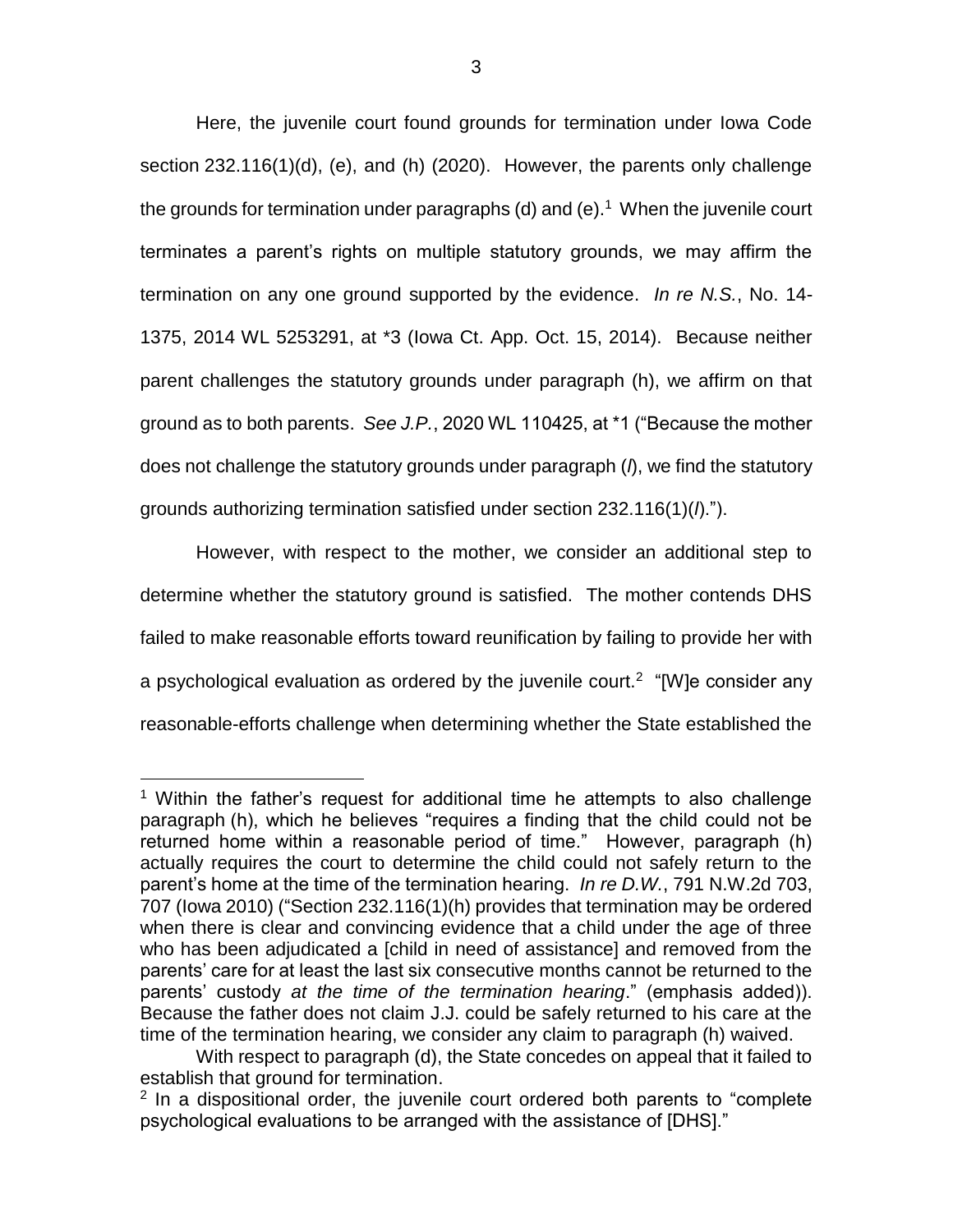statutory grounds authorizing termination." *See In re E.H.*, No. 21-0467, 2021 WL 2709486, at \*2 (Iowa Ct. App. June 30, 2021). While DHS must make reasonable efforts toward reunification, "we expect parents to alert the court of the alleged deficiencies prior to the termination hearing." *Id.* (collecting cases).

This requirement allows the court to take corrective action early on so that the case does not languish on and permanency can be reached within a reasonable time for the child[]. Doing so obviates the need for additional time to address service deficiencies only identified at the termination hearing when a family is on the precipice of termination.

*Id.*

Based on the record before us, we find the mother never alerted the juvenile court to DHS's alleged failure to arrange a psychological evaluation prior to the termination hearing. So her claim is not preserved for our consideration. Moreover, the mother's failure to obtain a psychological evaluation is of her own making. She was provided the opportunity to complete a psychological evaluation but did not complete the necessary preliminary steps even when providers made special accommodations for her. So she had her opportunity for an evaluation but her "own behavior prevented [her] from partaking in services to aid reuniting [her] with [her] family." *In re M.B.*, 595 N.W.2d 815, 818 (Iowa Ct. App. 1999).

Because we take no issue with the reasonable efforts made by DHS, we find the statutory ground, section 232.116(1)(h), satisfied as to the mother. We move to the next step in our analysis.

We next consider J.J.'s best interest. *See* Iowa Code § 232.116(2). Only the father challenges the juvenile court's best-interest determination, so we only address J.J.'s best interest with respect to the father. We "give primary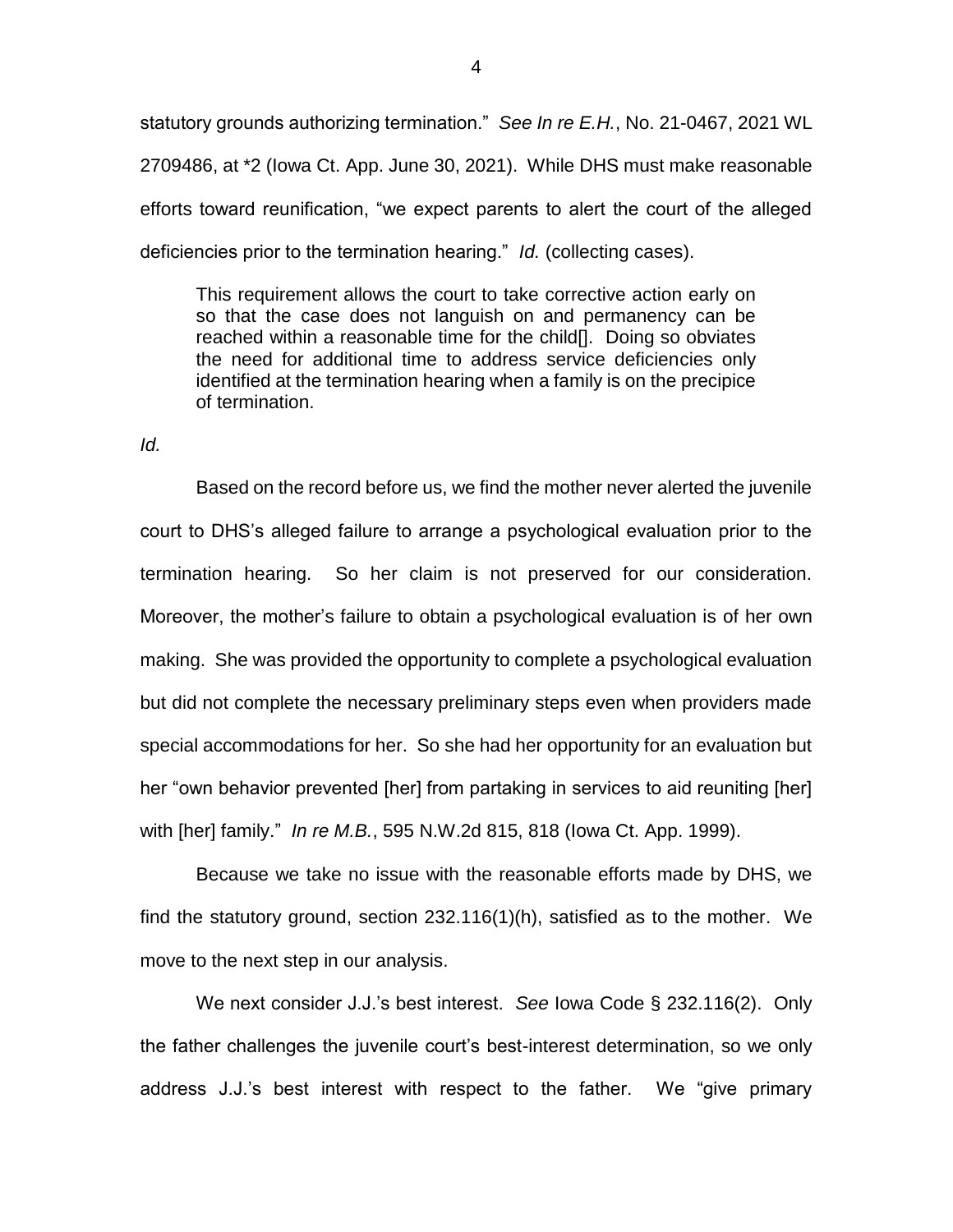consideration to [J.J.]'s safety, to the best placement for furthering the long-term nurturing and growth of [J.J.], and to the physical, mental, and emotional condition and needs of [J.J.]." *In re P.L.*, 778 N.W.2d 33, 40 (Iowa 2010) (quoting Iowa Code § 232.116(2)). "It is well-settled law that we cannot deprive a child of permanency after the State has proved a ground for termination under section 232.116(1) by hoping someday a parent will learn to be a parent and be able to provide a stable home for the child." *Id.* at 41.

We agree with the juvenile court that termination is in J.J.'s best interest. The father argues not much will change in J.J.'s life if the court declined to terminate except the door to reunification would remain open. We think it best for that door to close. The father has a history of methamphetamine abuse. He struggles with his mental-health diagnoses of major depressive disorder, other stimulant dependence, panic disorder, generalized anxiety disorder, obsessive compulsive disorder, and post-traumatic stress disorder. The father is also homeless. J.J. is young and needs stability. The father cannot provide that stability now nor do we think he will be able to in the foreseeable future. Conversely, termination would provide stability through adoption, and his current placement is willing to permanently integrate him into the home. *See* Iowa Code § 232.116(2)(b). So we conclude termination is in J.J.'s best interest and move to the next step.

Neither parent asks us to apply a permissive exception in section 232.116(3) to preclude termination. So we do not consider these exceptions and move to the parents' final claim.

5